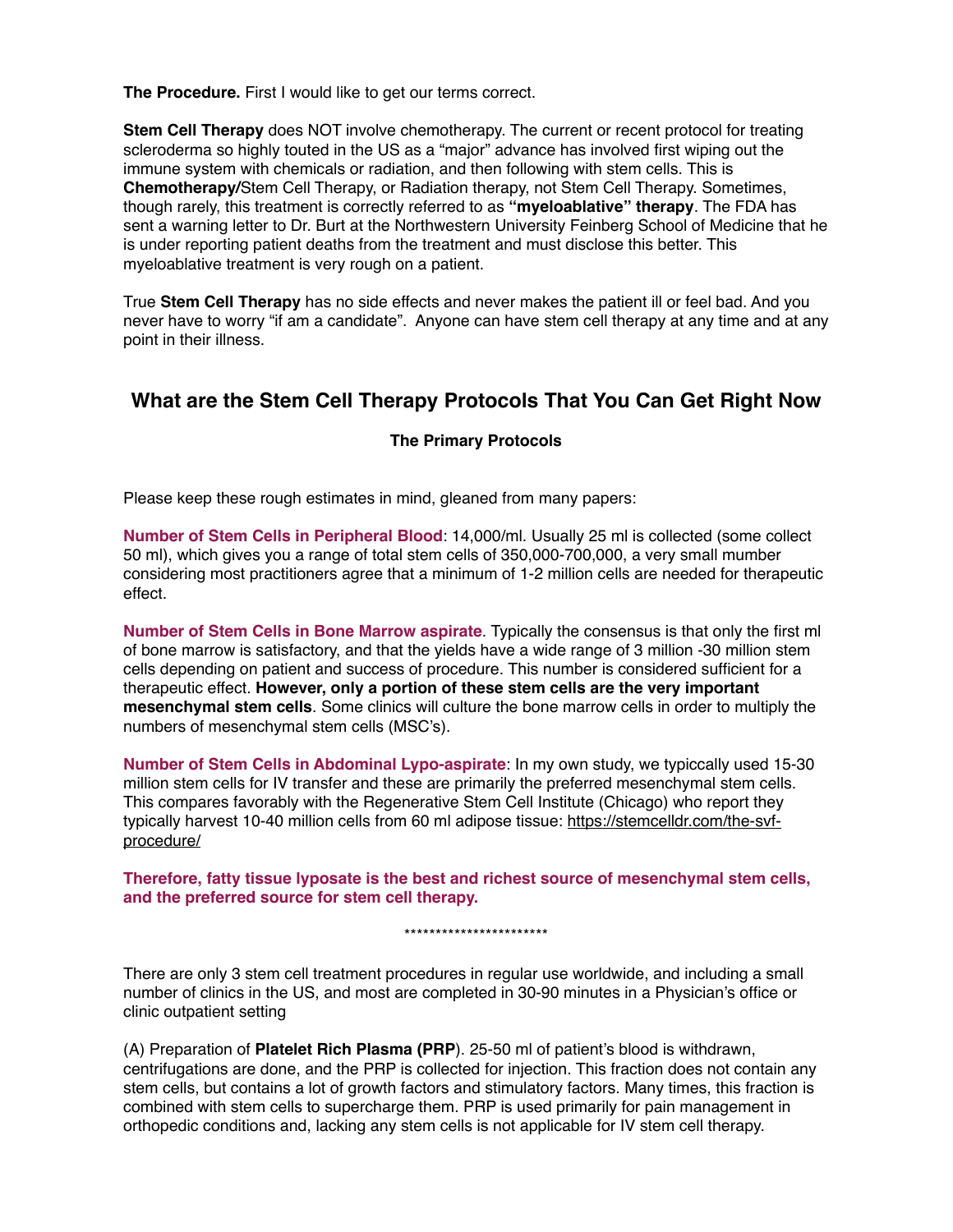(B) Preparation of **Stromal Vascular Fraction (SVF)** from mini-lyposuction of abdominal belly fat. This stem cell fraction, full of mesenchymal stem cells **and endothelial cells** which boost stem cell activity, is the main stem cell fraction being used worldwide. The lyposate is processed which takes an hour or so, then the cells are re-injected IV into the patient. This procedure is so simple yet powerful, it is being used now in all sorts of debilitating diseases, including all the auto-immune diseases including scleroderma.

**SVF is referred to as "Liquid Gold"**. This "soup" of material isolated from fatty tissue includes many cytokines and growth factors useful in therapy. We know that endothelial cells have been shown to work in harmony with stem cells to help grow them in large numbers. Endothelial cells are included. We know that cytokines and unknown growth factors help in therapy, which , in other types of treatment centers, is why a soup of fetal tissue is so effective in therapy. Cytokines and growth factors are included. Many other beneficial cells are also included:

Vascular Fraction Cellular Composition:

Adult autologous stem cells (Mesenchymal) Endothelial Cells Fibroblasts Growth Factors Pericytes Preadipocytes cells Smooth muscle cells Blood Cells from the capillaries supply including: B&T cells **Erythrocytes** Hematopoietic stem cells Endothelial progenitor cells Macrophages Mast Cells Monocytes Natural killer (NK) cells

As you can see, you get way more goodies with the SVF than you would ever receive from stem cells purchased from a stem cell bank that are not your own.

(C) Preparation of stem cells from **Bone Marrow.** This is another source for stem cells and is used depending on patient status. Sometimes these cells are taken from the patient and multiplied by tissue culture to boost the number of cells to be re-injected back into the patient. The procedure is well worked out, there is likely some discomfort, and again, takes about an hour, unless multiplication of the cells is done, which can take 4-6 weeks. Then patient must return for injection.

### **All the best places are using the SVF fraction collected from abdominal belly fat.**

\*\*\*\*\*\*\*\*\*\*\*\*

In order to be sure you have a complete picture of what is going on, there are a couple of other things being done ONLY in the US, because no one outside the US would consider these ideas, mostly because of the feeling that fresh is best, and that banked cells are bare of other essentials and will not yield as good a therapeutic result.

So you may come across some clinics doing stem cell therapy using stem cells purchased from stem cell "banks". These are not your own cells, they are bare cells with no associated growth factors, endothelial cells, and activator molecules. Many times these are cells cultured from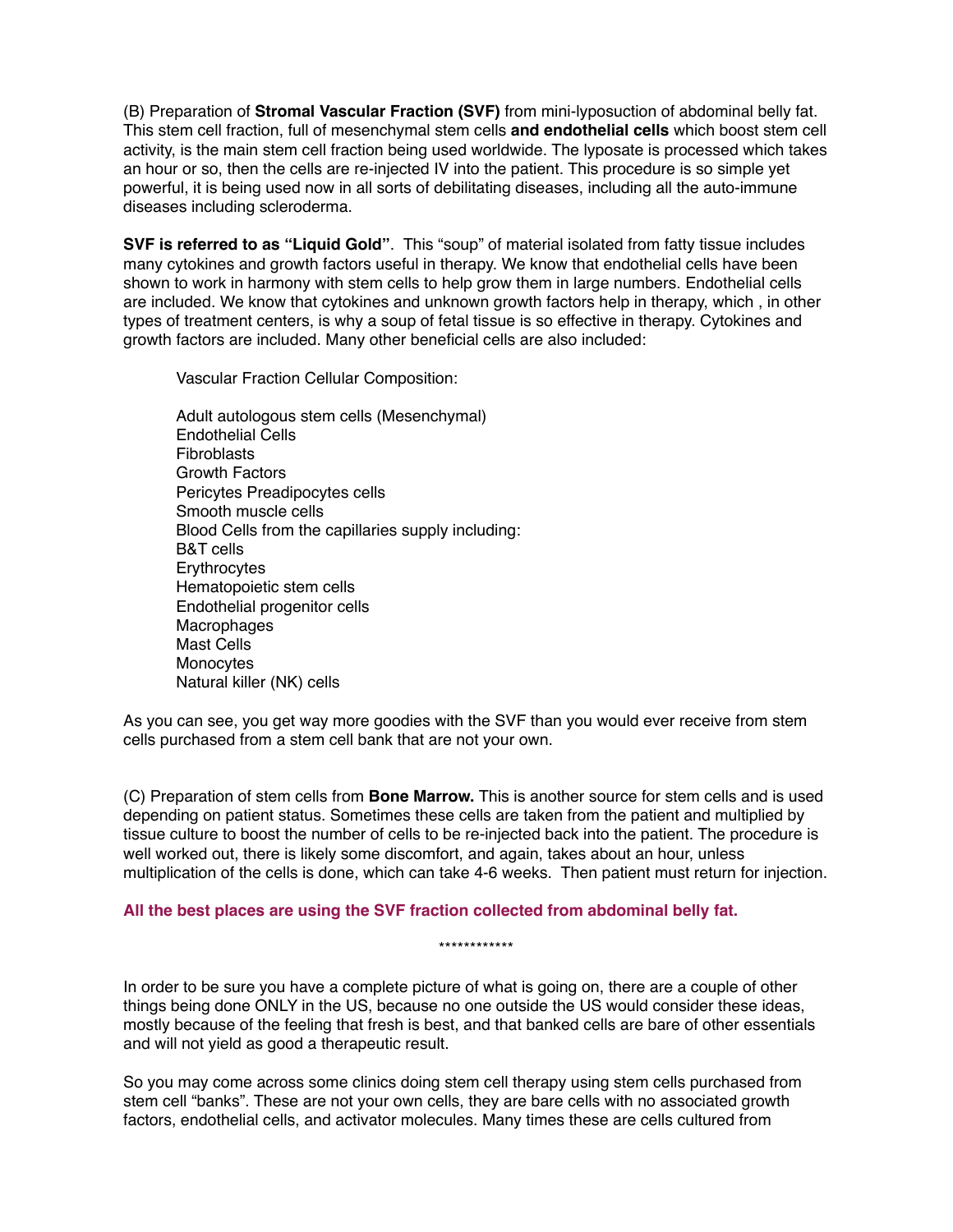placental tissue that are cryopreserved, that is frozen then thawed before use. There is no evidence in any paper that I know of that banked stem cells have any therapeutic effect.

The one exception to the preferred use of SVF is the **Panama Stem Cell Clinic** of Neil Riordan: https://www.cellmedicine.com/stem-cell-therapy-for-autoimmune-diseases/ Dr. Riordan is a master clinician who has published recent papers on the cure for autism using stem cells obtained from placental tissue of newborns, which tissue, the afterbirth, is often discarded. His center is among the finest treatment centers in the world. However, his cost for a single treatment is about \$23,000.

\*\*\*\*\*\*\*\*\*\*\*

## **Specific treatments and where**. **Where can you go, and what is the cost.**

**(1) The Stem Cell Institute of Panama** [ https://www.cellmedicine.com/ ], founded and operated by Neil Riordan maybe 10 years ago, is the finest treatment center in the world and is treating scleroderma. They specialize in treating patients with stem cells harvested from placental tissue of newborns, which is generally discarded, and so he has a ready source. Dr. Riordan was first to observe that umbilical cord stem cells are immune-privileged, and could be transplanted to any patiient with no immune consequences. He also found these stem cells to be far more energetic in repair functions than the sometimes less active stem cells found in aged patients. Knowing this was going to be an avenue for curing debilitating auto-immune diseases. and recognizing that the US was not favoring any non-drug therapy for anything, he promptly moved overseas. Dr. Riordan, has even discovered a dietary supplement derived from lactobacillus that increases circulating stem cells by 2x.

Because the source of stem cells is not from the patient, but rather harvested from placental tissue (or cell cultured placental tissue), the cost of treatment is higher. The cost of a treatment is about \$23,000 which includes (for auto-immune diseases):

Transplantation of stem cells given intravenously (IV) over the course of a few days.

Treatment duration: 4 days and 5 nights

Physical examination and blood testing

3 IV injections of expanded allogeneic (low-passage) mesenchymal stem cells

Stem-kine supplement for 1 month (only after medical evaluation in Panama)

\*Includes Hilton hotel room with breakfast, WIFI, transportation from and to the airport with VIP airport gate service and expedited customs clearance upon arrival.

#### **If money were no object, that is a good place to go.**

As Dr. Neil Riordan observed 12 years ago **when discussing stem cell therapy of scleroderma:** "Mesenchymal stem cells do not need myeloablation for efficacy". **He discusses the Northwestern myeloblative treatments here:** 

"Therefore, certainly with autologous (in which the donor and recipient are the same person) adult stem cell therapy, there is no risk of immune rejection **so there is no need to destroy the immune system with chemotherapy**; but even with many types of allogeneic (in which the donor and recipient are not the same person) adult stem cell therapy, such as with "immune privileged" "universal donor" stem cells, there is also no need to destroy the immune system with chemotherapy.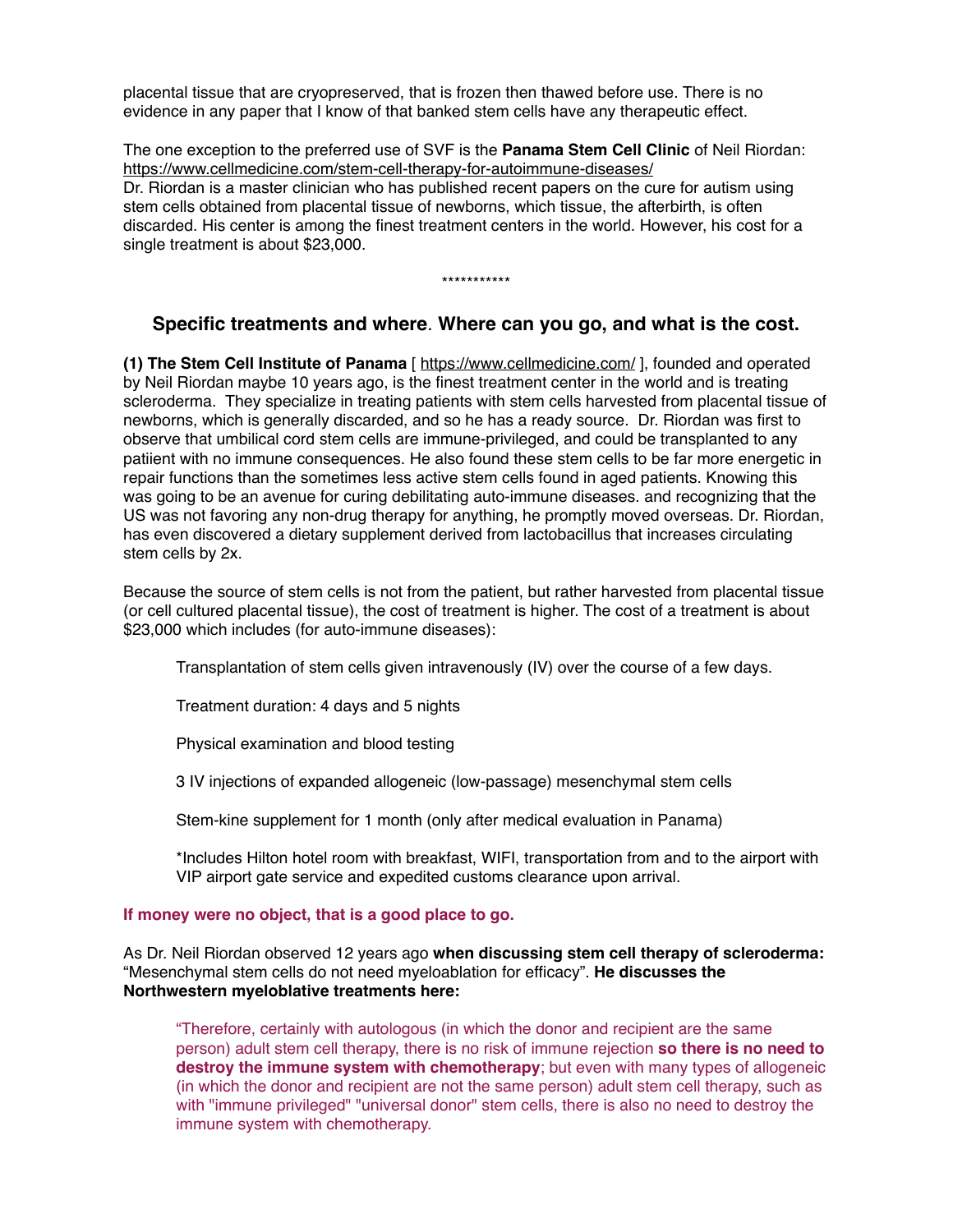Nevertheless, for clinical trials such as those conducted at Northwestern University, the autologous adult stem cell therapies offer tangible improvement – **at least for those patients who survive the life-threatening destruction of their immune systems from the chemotherapy.** One can only conclude, therefore, as has already been demonstrated by other doctors at other clinics [outside the US], that **patients would exhibit even greater and faster improvement if they did not have to recover from the deliberate destruction of their immune systems prior to receiving the stem cell therapy.** Additionally, other clinical evidence indicates that even greater patient improvement would be seen if the stem cell therapy would utilize the "superior proliferative potential" of the adult stem cells that are found in umbilical cord blood" [Found at: https:// www.cellmedicine.com/scleroderma-northwestern-trial/ ] and paper also attached.

**(2) US Stem Cell in Florida.** [ http://us-stemcell.com/ ] I just emailed my friend and colleague in Florida, **Kristin Comella,** who operates one of the best stem cell clinics in the US (was lead author of the safety paper I co-authored). She said they have been treating scleroderma patients with stem cell therapy and have had success, and said, Yes, they could help.

They stated: **"I left a message for you, but also wanted to respond by email. I would be happy to discuss how we treat our Scleroderma patients, and the expectations for healing. We have had tremendous results with patients suffering from this condition."**

After I sent along Julie's brief 1 paragraph summary she recently sent to Jeff (who is a bit mad at me that I breached medical confidentiality), they reported: **"We actually have treated ILD, with benefit. Again, the key is going to be in the repeat dosing. Anything administered IV passes through the heart and lungs first, so this is often where we see the first benefits."**

Their website mentions treatment of scleroderma: https://usstemcellclinic.com/regenerativemedicine-offers-new-solutions-scleroderma/

The costs they quoted:

The below costs are for IV (systemic treatment).

 Extraction of stem cells from BM and culture expansion - \$5000 (this would be the cost the 1st day) IV administration (6-8 weeks later) - \$500 Dose of MSC's from the bank - \$500 Annual banking fee after 1st year - \$250

**So you are talking about \$6250 to get started.** I am happy to meet you there if you should want to try. This treatment is under supervision of Kristin Comella. She has individually entered more clinical trial registrations concerning adult stem cell therapy than any other single researcher and even more than nearly any other institution. Her background and professional accolades are summarized here: https://panamacollegeofcellscience.org/2019/01/23/kristin-comella-phd-leadingthe-way-to-adult-stem-cell-therapy/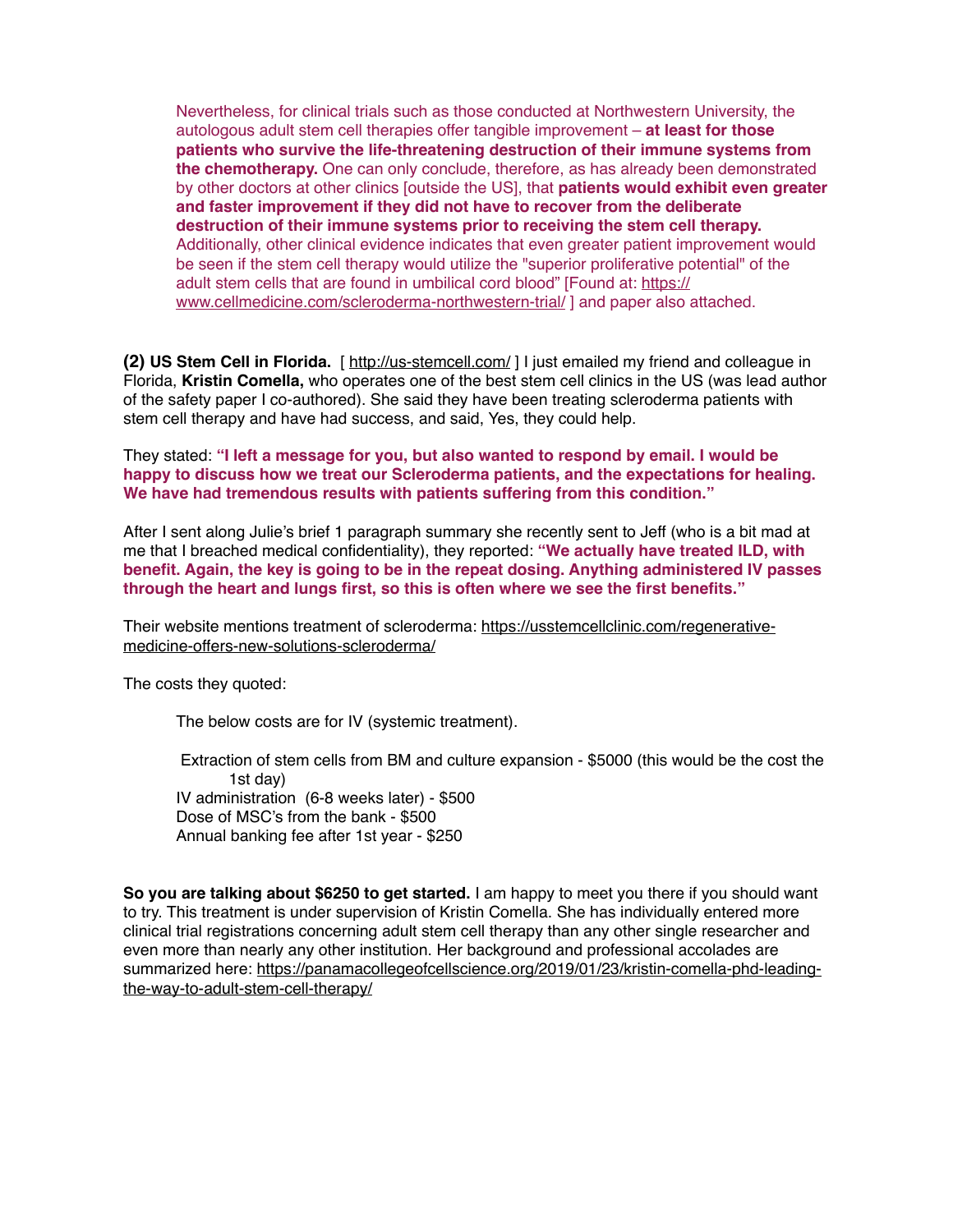Another add-on they offered for an additional \$2500 (usually \$5000) was to add "exosomes" from placental tissue. This is a very good add-on of cytokines and other activating and growth factors, and I recommend it, especially since they are using bone marrow and not SVF.

While nothing is ever guaranteed, I see no reason why you would not see some improvement. The first injections would just be begining to repair damaged heart and lung tissue. You would need to get to a second and maybe third shot to get a handle on the disease due to your present condition; but it is a step by step. Some patient's only need one shot, but there is a lot of damage that has to be repaired first before the stem cells can begin modulating your immunity in a positive way, is my opinion.

**The only thing is that I am a bit disappointed her clinic is not using SVF from belly fat at this time, even though the SVF fraction was used for patients in our joint paper. And so, this would not be my first choice for you, even though they are my first choice as clinicians.**

### **(3) Dr. Melvin Propis at the South Florida Stem Cell Center**

https://www.southfloridastemcellcenter.com/

Dr. Propis has been doing very fine work is the Head of the Academy for Regenerative Medicine, a physician's group. He uses the procedure I already summarized for you, harvesting SVF from belly fat: https://www.southfloridastemcellcenter.com/faq

We actually teach and feature Dr. Propis' work at the Panama College of Cell Science. I had a nice conversation with him on August 15, he stated that the SVF is useful for all autoimmune diseases including scleroderma, and he agreed that the SVF fraction from adipose tissue is the best mix to use. He further stated that in his opinion, banked stem cells that one can buy to use have never been shown to have any effect and that one really needs to receive all the other growth factors and activators that are present in the SVF including specifically the endothelial cells.

His cost is \$6500 ( I am pretty sure I heard him right) and he invited me to have lunch with him on the day you come in for treatment. If/when interested, they will send out some medical forms to fill, not sure if you have to get blood work or they do it there. He operates at an Outpatient Surgery Clinic and his price includes the facility cost. Only one day is needed.

### **Dr. Propis would be my first choice for you, based on cost and based on preferred procedure.**

**(4) Okyanos Center for Regenerative Medicine in the Bahamas**: https://okyanos.com/ offers the cadillac of stem cell therapy in an excellently equipped center. They harvest and use the preferred SVF fraction: https://okyanos.com/therapy/enzyme-derived-svf/ and specifically note the treatment of scleroderma on their website: https://okyanos.com/treating-conditions/autoimmune-diseases/

Unfortunately, their cost is \$28,000. Great treatment, but cost prohibitive.

**(5) Stem Cell Therapy Of Las Vegas & Medical Spa**: http://stemlv.com/ Dr. Lambert R. Abeyatunge MD, a surgeon with 50 years experience, last 5 years practice limited to stem cell therapy. I spoke with Dr. Abey personally and found him to be a nice guy, very enthusiastic about the wonders of stem cells who stated that the therapy should work for scleroderma. Although his website lists SVF and bone marrow sources, he stated to me that he likes to use 30 million stem cells derived from placental tissue, cultured, and purchased from a stem cell bank. Along with this, he adds Whartons Jelly (another cryopreserved product from newborn placentas) as well as exosomes also purchased. He then resuspends the entire mixture in PRP (see above) for injection. It is an interesting mixture. He stated that normally improvement appears by 3 months and felt that most patients see improvement for a year, meaning, he did not really see the need for continued treatments.